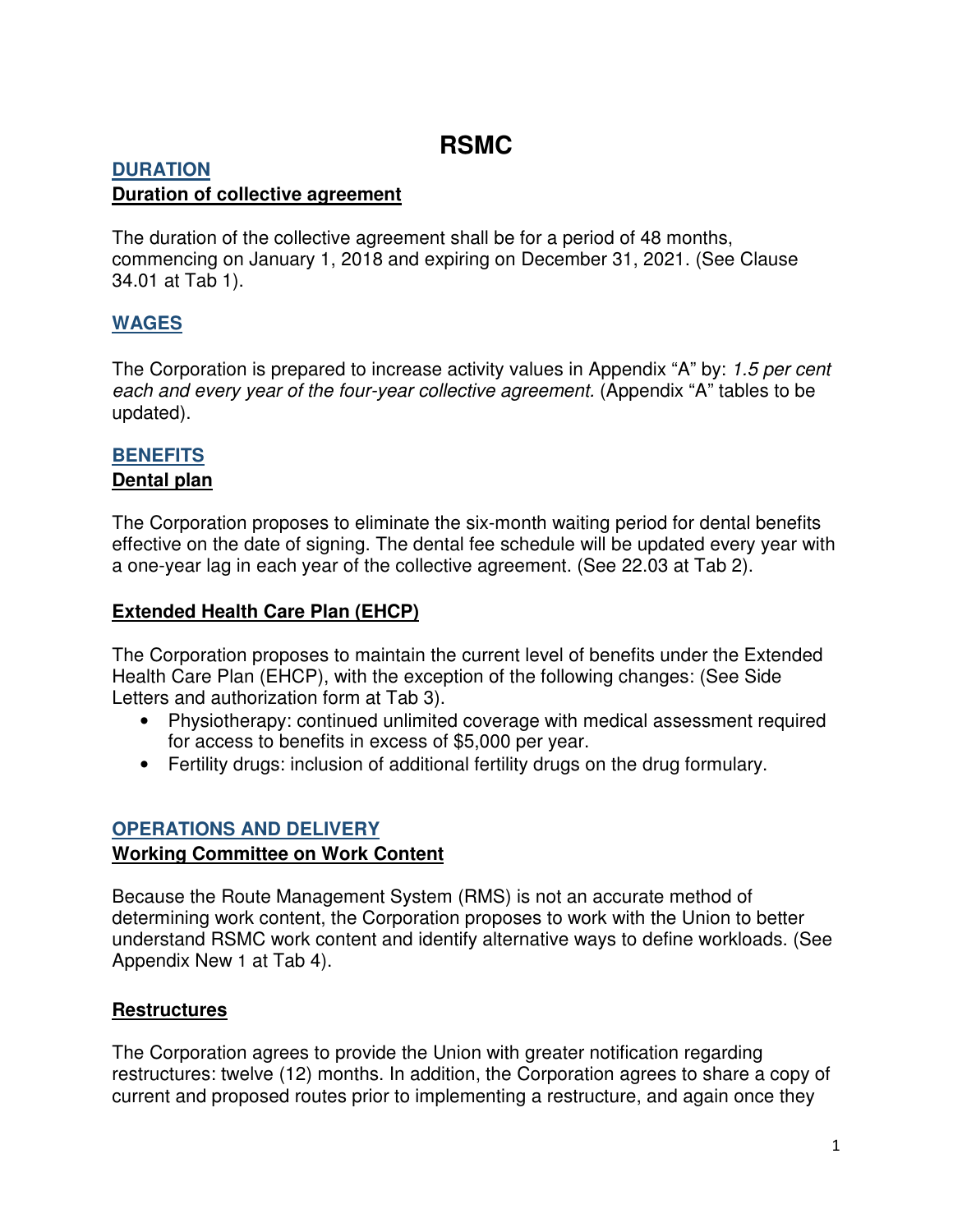have been built. Any change in plan will be shared with the Union no less than 10 days before a restructure begins. (See Clause 11.04 at Tab 5).

The Corporation proposes that restructures be amended to increase the ability to adjust routes. (See Clause 11.03 at Tab 6).

The Corporation agrees to simplify the bidding rules after a restructure. (See Clause 11.06 at Tab 7).

# **Peak solutions**

The Corporation proposes that employees performing exclusively delivery of parcels during weekdays or weekends will receive \$2.00 for each stop to the door or mail receptacle, payment for each kilometre driven and the appropriate vehicle expense payment. (See Appendix "A" (only paragraph New 1 provided), "E" and "F1" at Tab 8).

#### **HEALTH AND SAFETY Slip-resistant footwear**

The Corporation and Union will promote slip-resistant footwear (snowflake-rated boots) to employees; the Corporation may also offer incentives to encourage employees to purchase such footwear. Employee participation would be voluntary. (See Side Letter at Tab 9).

## **OTHER**

## **Pension**

The Defined Benefit Pension Plan plays a key role in the financial self-sustainability of Canada Post and there is a need to align it with today's financial reality. The Corporation is committed to working with the Union to find medium- and long-term solutions to the Pension Plan solvency issue to help keep the plan healthy. The Corporation proposes that the parties meet regularly over the life of the collective agreement to validate issues and identify potential solutions to address risks associated with the Plan. (See Side Letter at Tab 10).

## **Recall rights**

The Corporation proposes that the period during which an employee may exercise recall rights under the collective agreement be doubled – to twenty-four (24) months. (See Clause 23.01 at Tab 11).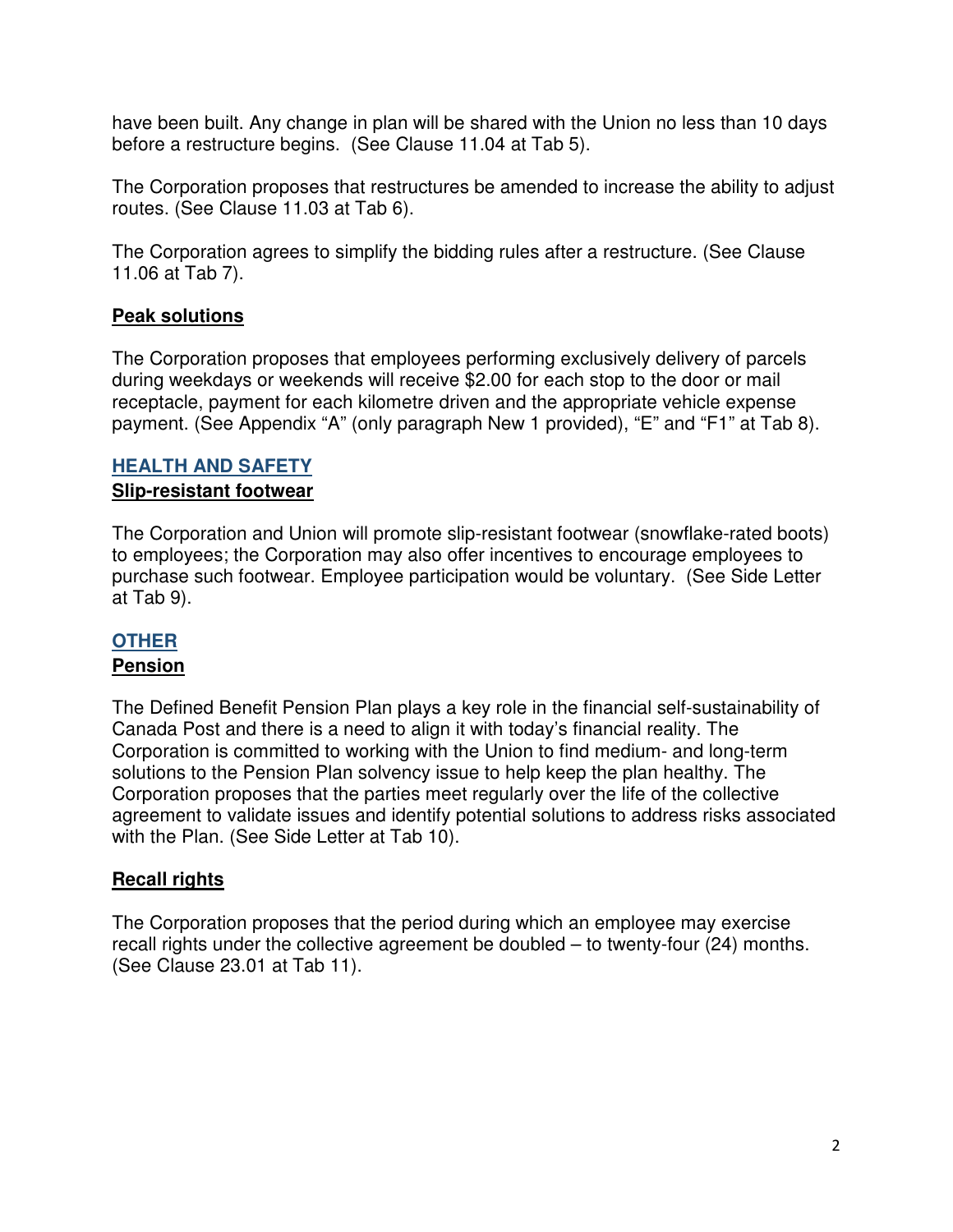# **Union Education Fund**

To solve the national grievance on this issue, the Corporation proposes to pay into the Union Education Fund fifty dollars (\$50.00) per route holder and permanent relief employee. (See MOA and Appendix "D" at Tab 12)

# **Uniforms**

The Corporation proposes that skorts and jacket liners be added to the garments list available to order through an employee's uniform points. (See Clause 25.02 at Tab 13).

## **Permanent Relief Employees**

The Corporation proposes to increase the number of offices where the Corporation is obligated to use Permanent Relief Employees by lowering the number of RSMC routes required to thirteen (13) from fourteen (14). (See Appendix "F" at Tab 14).

# **SIGNED TEXT**

The following list outlines all of the contractual texts that have been agreed to between the parties (See Clause 25.01 and Clause 26.01 at Tab 15):

- The number of uniform points that may be carried over each year; and,
- Deleting transition language relating to new employee training.

# **HOUSEKEEPING**

## **Text Amendments**

Unless otherwise specified, language for the following can be found at Tab 16).

- 5.01 legislated change to include protected ground (new);
- 17.01 remove reference to transition language;
- 17.03 remove reference to transition language;
- 18.01 legislated changes to maternity leave (new);
- 18.04 legislated changes to parental leave (new);
- 22.04 remove reference to transition language;
- 33.01 remove reference to transition language;
- 36.02 delete transition language;
- 36.04 delete transition language;
- 36.05 delete transition language;
- Appendix "A" remove reference to transition language; (new, only paragraph 4 provided)
- Appendix "E" delete transition language and add language from Letter 4; (new, at Tab 8)
- Appendix "F" remove reference to transition language; (new, at Tab 13)
- Appendix "H" delete transition language;